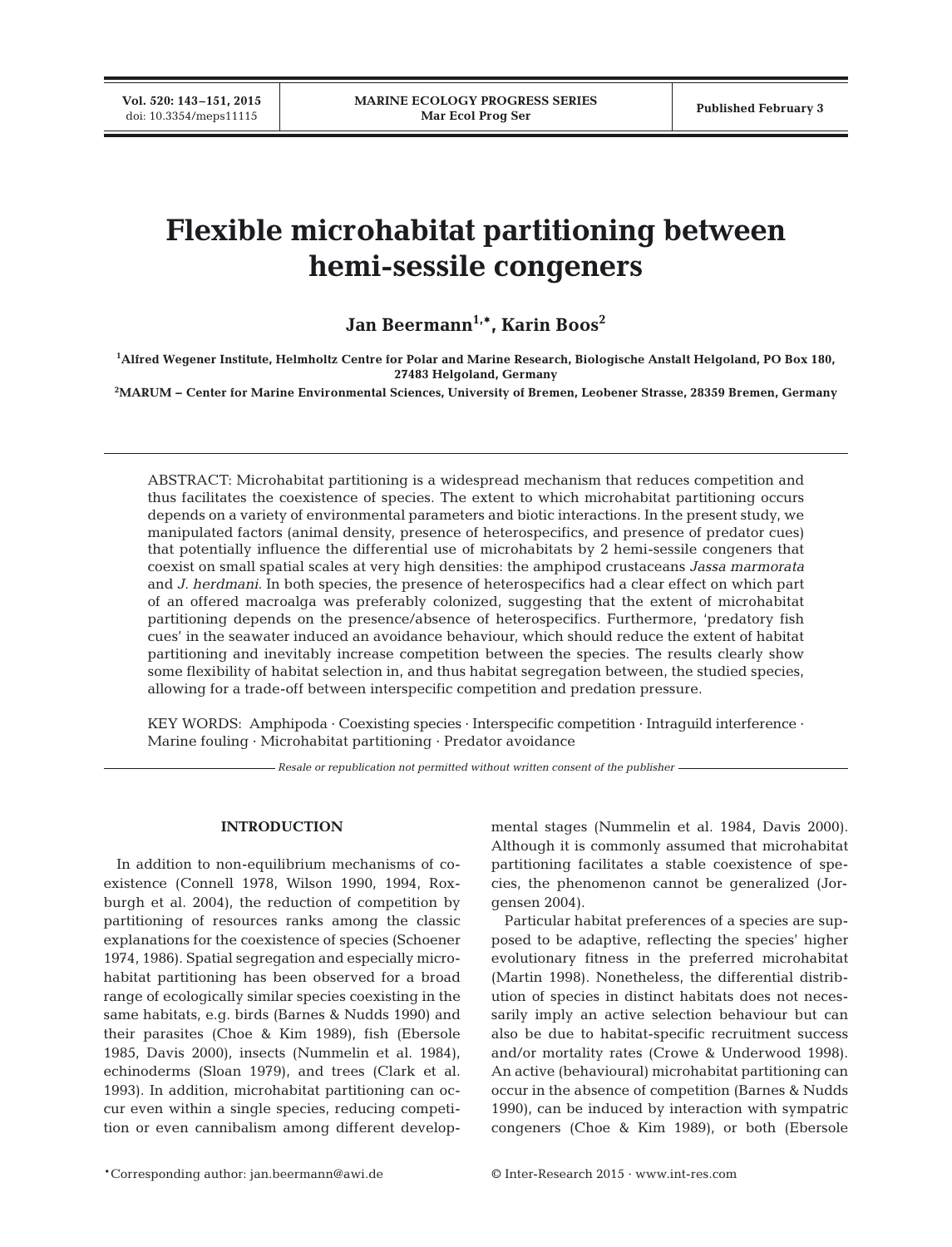1985). Microhabitat partitioning is an evolutionary response to exploitative competition, intraguild interference, or intraguild predation, although the degree of its actual manifestation may depend on habitat structure and predation risk (Brown & Moyle 1991, Polis & Holt 1992, Hughes et al. 1994, Holt & Polis 1997, Arim & Marquet 2004, Janssen et al. 2007). A species' fitness in a specific microhabitat depends on environmental conditions, which are often subject to short-term changes. This implies that some flexibility in habitat selection should be favoured by evolutionary history.

Littoral amphipod crustacean species are ideal for testing the factors driving species coexistence be cause they often occur in dense heterogeneous assemblages. This is especially the case in suspensionfeeding amphipods where several species coexist within the same habitat. Species of the genus *Jassa* Leach inhabit self-constructed tubes made of amphipod silk and deliberately incorporated detritus (Dixon & Moore 1997, Kronenberger et al. 2012). Individuals sit at their tube's openings and extend their prolonged antennae into the water column for unselective filter-feeding. The tubes are attached to nearly any kind of hard substratum, and multiple layers of tubes can form thick fouling mats with hundreds of thousands of individuals per  $m^2$  (Franz 1989, Dixon & Moore 1997, Zintzen et al. 2008). The animals can be classified as hemi-sessile as they are able to escape from their tubes if disturbed or evicted by competitively superior conspecifics. Competitively inferior individuals, such as juveniles and small adults, leave their native habitat and disperse, thus reducing intraguild interference and promoting the colonization of new habitats, where they quickly settle and build new tubes (Franz & Mohamed 1989, Havermans et al. 2007). In addition, several *Jassa* species coexist in high densities. This coexistence may be corroborated by some degree of ecological differentiation with respect to microhabitat utilization and lifehistory traits (Beermann & Franke 2012, Beermann & Purz 2013).

In the present paper, we studied the behavioural patterns associated with microhabitat partitioning in the 2 congeneric species *Jassa marmorata* Holmes, 1903 and *Jassa herdmani* (Walker, 1893), which coexist in marine fouling communities at the island of Helgoland (German Bight, North Sea) on a broad range of hard substrata. As the species can form dense tube aggregations with up to 1000 adult individuals per 100 cm<sup>2</sup> (Beermann 2014), we hypothesized that habitat partitioning is not affected by density (intraspecific effect) but is modified by direct interference with heterospecifics (interspecific ef fect) as well as by the simulated presence of potential predators (predator avoidance). For this purpose, the microhabitat selection of the 2 congeners was tested in simple experimental set-ups in the laboratory.

## **MATERIALS AND METHODS**

## **Animal collection and maintenance**

Live specimens of *Jassa marmorata* and *J. herdmani* of the same size class  $(7.5 \pm 0.5 \text{ mm}$  body length) were collected in the field from navigational aids and harbour walls in the South Harbour of Helgoland in late summer 2012. The animals were kept in several plastic containers  $(20 \times 20 \times 6$  cm) under constant laboratory conditions: 13°C water temperature, 12 h light:12 h dark, daily change of seawater, daily feeding with *Artemia*-nauplii and powder of dried *Ulva* thalli (oven-dried at 50°C for 5 h). All experiments were performed only with female individuals because behavioural responses largely relate to females, whereas the much more active males in natural situations follow females, seeking places where they can expect to encounter receptive individuals (Beermann & Franke 2012). Only specimens larger than 6 mm body length were used in the experiments because live specimens of smaller size cannot be safely determined to species level (for further details, see Conlan 1990, Beermann & Franke 2011). After 48 h under the above conditions, the animals were tested in different experimental setups described below. Each individual was used only once.

#### **Experimental set-up**

In all experiments, we used thalli of the green macroalga *Cladophora rupestris* (Linnaeus) Kützing 1843 as a substratum for settlement, thereby following the procedure of Beermann & Franke (2012). This filamentous algal species was chosen because it hosts *Jassa* species in the field and because its thalli survive detachment from the natural substratum for a long time in the laboratory. A preceding cleaning procedure made sure that the thalli were free of other organisms (e.g. small crustaceans, epibiotic algae). In different experimental set-ups, the amphipods were introduced into flat plastic containers (10 × 10 cm), each supplied with a centrally fixed algal thallus. After 24 h in the set-ups, allowing the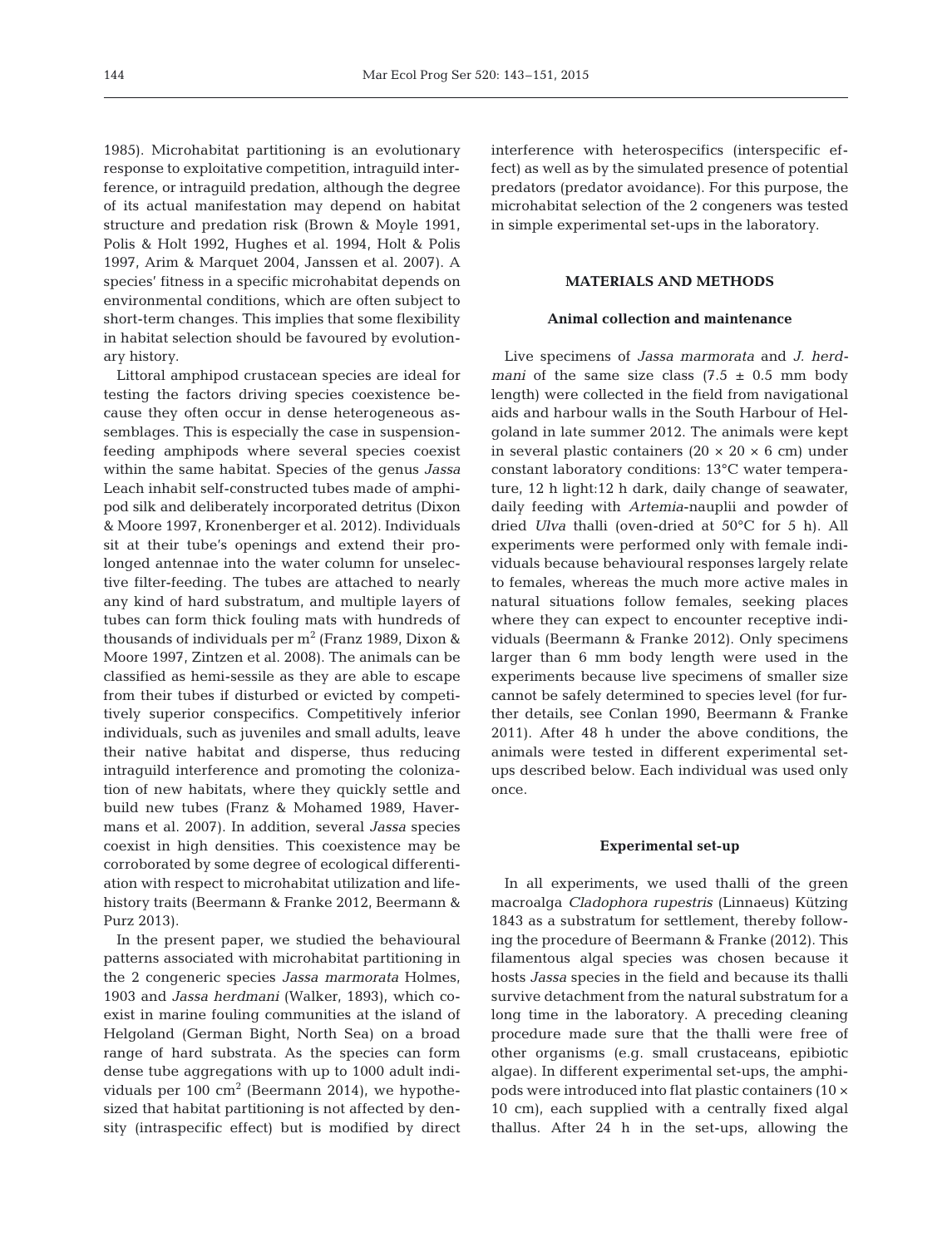

Fig. 1. Experimental set-ups for the study of microhabitat selection in *Jassa marmorata* and *J. herdmani*: (a) single-species reference set-up (low density), (b) single-species set-up with high animal density, (c) mixed species set-up (20 *J. marmorata* + 20 *J. herdmani*), (d) set-up identical to the reference trial, except for the presence of 'fish cues' in the seawater

amphipods to settle and build tubes, all individuals were checked for their local position and counted without manipulating or removing the thalli from the containers. Three different areas were distinguished for the evaluation: the peripheral area of the algal thallus (individual on or closely beneath the distal branches of the alga and thus visible to the observer), the central area of the algal thallus (individual completely hidden among the branches of the thallus and not visible from the outside), and the remaining area (individual not associated with the algal thallus). The different volumes of the microhabitat areas were considered as not influential because individuals in the field can occur in much higher densities (nearly 10-fold higher) in habitats described herein as 'central' and 'peripheral' areas of the algae.

The 2 species' microhabitat selection behaviour was studied for a reference situation and subsequently tested for density effects, interspecific ef fects, and the influence of 'predator cues', according to the following experimental set-ups which were run in parallel: (a) single-species trial with 20 individuals (reference trial; Fig. 1a); (b) single-species trial with 40 individuals (density effect; Fig. 1b); (c) mixed- species trial with 20 individuals of *J. marmo rata* and 20 individuals of *J. herdmani* combined (interspecific effect; Fig. 1c); and (d) single-species trial with 20 individuals of each species in incubated seawater (influence of predator cues; Fig. 1d). For the latter set-up, instead of filtered natural seawater, we used seawater from an aquarium (60  $\times$  40  $\times$  55 cm; running seawater system) which was inhabited by 5 specimens (ca. 10 cm body length) of the sea scorpion *Taurulus bubalis* (Euphrasen 1786), a common benthic predator of amphipods around Helgoland. The fish were kept in a tank with a constant flow of aerated seawater and were fed every second day with live specimens of the amphipods *Echinogammarus marinus* (Leach 1815) and *Gammarus locusta* (Linnaeus 1758). Six replicates were run per species for each experimental set-up.

## **Statistical analyses**

The counted numbers of individuals were analysed in relation to different combinations of the fixedeffects factors 'area' (3 levels: central, peripheral, not on alga), 'species' (2 levels: *J. marmorata*, *J. herdmani)*, 'density' (2 levels: low density, high density), 'composition' (2 levels: single-species trial, mixedspecies trial), and/or 'water quality' (2 levels: clean,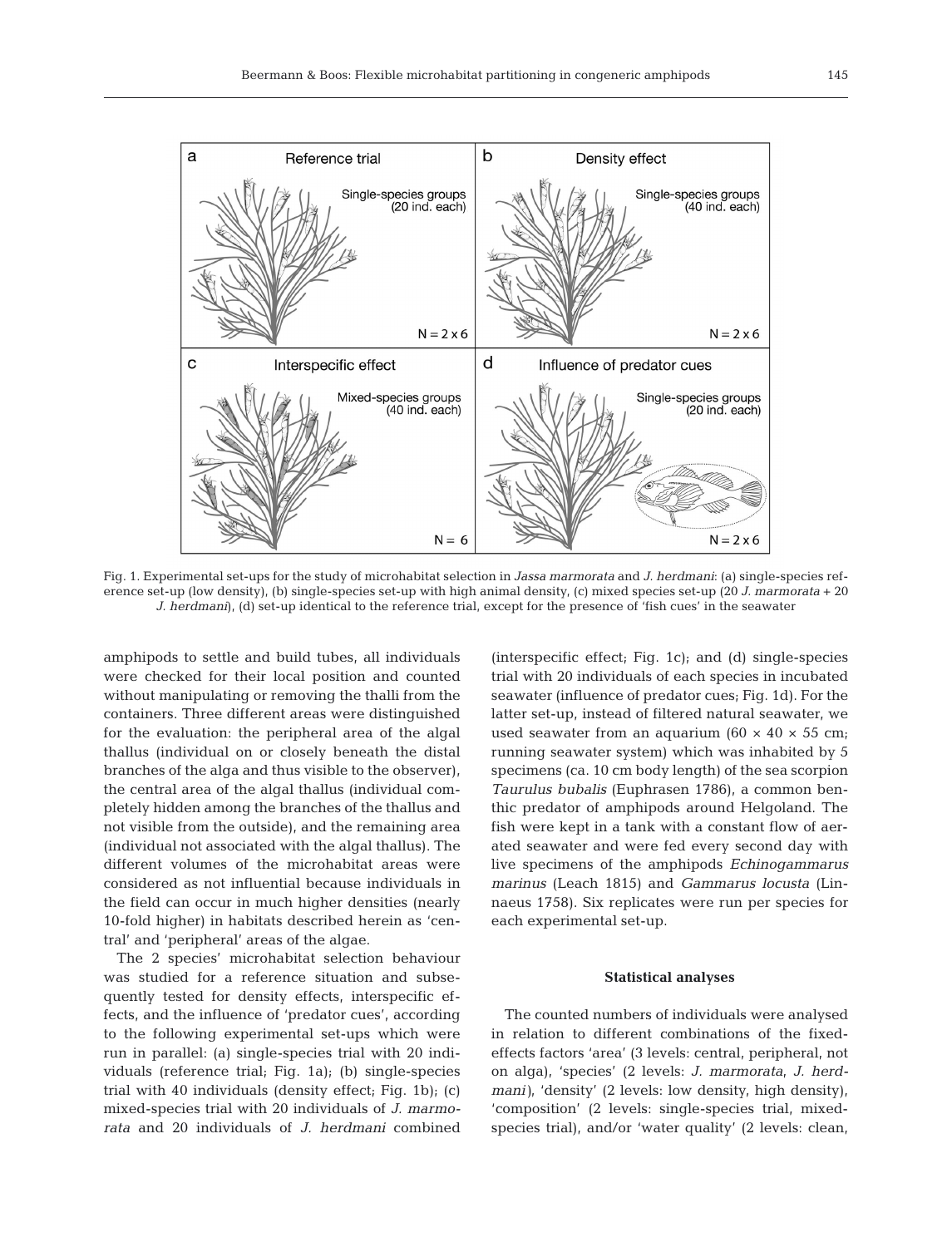incubated). In the analysis, we applied generalized linear mixed models (GLMM) with Poisson error structure and log-link function. The models were built in the following way: for the evaluation of microhabitat selection under the defined reference conditions (single species, low density), the counts were modelled as a function of species and area, including their interaction. For a density effect on the microhabitat selection, the counts of the 2 single-species set-ups (clean seawater) were modelled as a function of species, area, and density, including all possible interactions. An interspecific effect was evaluated by modelling the counts of both high-density set-ups as a function of species, area, and group composition which included all possible interactions. To evaluate an effect of predator cues, the counts of the 2 lowdensity trials were modelled as a function of species, area, and water quality including all possible inter actions. The outcomes for the interactions of highest orders were of particular interest as they effectively allow for revealing possible effects of species identity, animal density, group composition, and/or water quality on the microhabitat selection. As a result of the microhabitat selection process in all experimental set-ups, we took the dependent nature of the data into account in all models by including the replicated trials as a random effects factor, thereby considering the grouped nature of the data within each replicate.

Due to occasional deaths in the course of the experiments, the number of individuals that had actively selected a specific area varied slightly at the end of each trial. Dead individuals were excluded from the analysis, and the subsequent imbalance in numbers was considered by including an offset term in the models. The offset variable comprised the total number of live individuals recorded at the end of each experiment. With respect to the log-link function in the Poisson models, the logarithm of the number of live animals was used as the offset term. The inclusion of the offset term also considered the imbalance of numbers of individuals per species when testing for a density effect (20 vs. 40 individuals of the same species per container) and for an interspecific effect (40 single-species individuals vs. 20 individuals of the same species in presence of 20 heterospecifics). Therefore, possible interfering effects of the factors 'density' and 'composition' were eliminated by the offset term, which considered the total number of live individuals per species and experiment.

All models were fitted in R (v. 2.14.0; R Development Core Team 2011) using the function 'glmer' from the R package 'lme4' (Bates et al. 2011). To confirm the assumptions of equally distributed residuals and homogeneous variances, histograms, qqplots, and the residuals plotted against the fitted values were visually inspected (Quinn & Keough 2002). Neither of them indicated severe deviations from the assumptions, and slight irregularities in the patterns were considered negligible.

Overdispersion was checked in each model by comparing the residual deviance with the residual degree of freedom. Within the dataset used for testing for a density effect, overdispersion was a potential issue ( $\chi^2 = 87.7$ , df = 60, p = 0.011). However, the dispersion parameter of 1.462 was considered to be within an acceptable range (consensus: 0.8 to 1.6; R. Mundry pers. comm.).

To establish the significances of individual terms (i.e. the interaction terms), likelihood ratio tests (LRT; R function 'anova' with argument 'test' set to 'Chisq') were used to compare the deviances of the full models with those of the corresponding models not comprising the respective term of interest.

## **RESULTS**

#### **Reference trial**

In the reference set-up with single-species groups of 20 females each, a significant interaction of the factors 'species' and 'area' was detected (LRT<sub>species:area</sub>:  $\chi^2$  = 53.376, df = 2, p < 0.0001). Both species preferred the alga over the remaining parts of the container, but females of *Jassa marmorata* were equally distributed over central and peripheral parts of the algae (p = 0.442), whereas females of *J. herdmani* were significantly more abundant in the peripheral than in the central parts of the thalli  $(p < 0.0001,$  Fig. 2a). The comparison between the species showed that *J. marmorata* settled more frequently in the central parts than *J. herdmani* (p < 0.0001), and *J. herdmani* chose the peripheral parts more often than *J. marmorata*  $(p < 0.0001)$ . No differences between the species were found for the number of individuals having settled elsewhere in the container  $(p = 0.4038)$ .

#### **Density effect**

The direct comparison of high density trials with the reference experiment revealed a non-significant 3-way interaction (LRT<sub>species:area:density</sub>:  $\chi^2$  = 3.900, df = 2, p = 0.142). This result indicates that microhabitat selection was unaffected by increased group sizes in both *J. marmorata* and *J. herdmani*. However, pairwise com-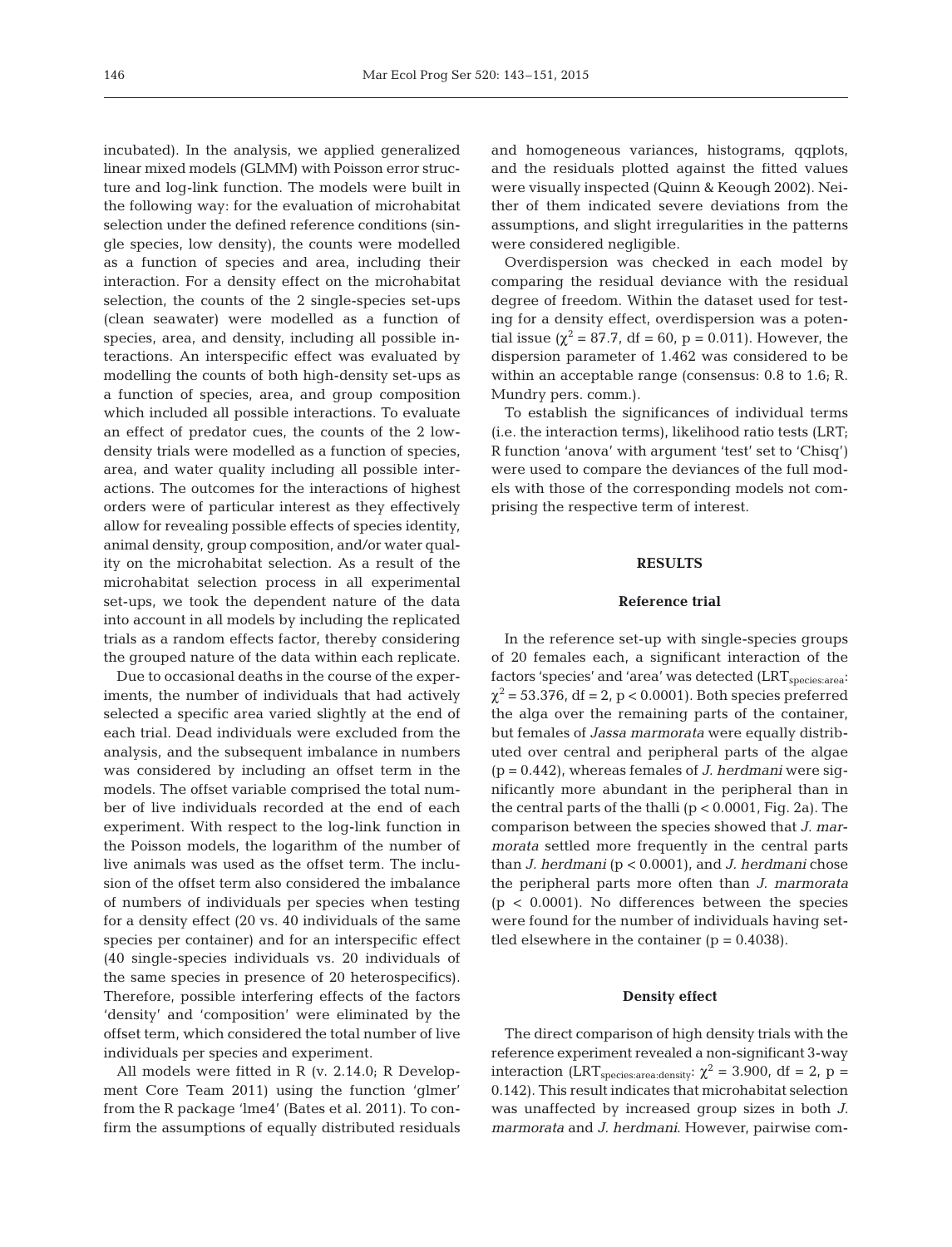

Fig. 2. Spatial distribution of female *Jassa marmorata* and *J. herdmani* on a macroalga (*Cladophora rupestris*) in different experimental set-ups: (a) densities of 20 individuals per species, (b) densities of 40 individuals per species, (c) mixed-species groups at densities of each 20 conspecific together with 20 heterospecific individuals (40 individuals in total), (d) densities of 20 individuals per species, being subjected to incubated seawater which contained fish cues of the sea scorpion *Taurulus bubalis*. Presented data include the number of deceased individuals for informational and graphical reasons, although these individuals were not part of the analyses (see 'Statistical analyses' for details); means  $\pm$  SD (each N = 6)

parisons of groups revealed some slight differences in distributional patterns for *J. marmorata*. At high densities, individuals of *J. marmorata* settled significantly more often in the central parts than at the peripheral parts of the algal thalli  $(p < 0.0001;$  Fig. 2b), whereas no significant difference was found at low densities (see reference trial above). In the statistical analysis, this detected change in the observed spatial distribution was not powerful enough to result in an overall significant density effect.

#### **Interspecific effect**

The comparisons of the animals' behaviour in mixed- vs. single-species set-ups at high densities showed a significant 3-way interaction  $(LRT_{\text{species:area}})$ composition:  $\chi^2 = 18.773$ , df = 2, p < 0.0001). When confronted with *J. herdmani* and in comparison to the single-species trials, individuals of *J. marmorata* were found less often in the peripheral parts ( $p =$ 0.0333, Fig. 2c) and more often (although statistically not significant:  $p = 0.0769$  in the central parts of the alga. Individuals of *J. herdmani* in turn were found less often in the central parts ( $p = 0.0197$ ) but settled more frequently at locations elsewhere in the container than in the central parts of the algal thallus  $(p = 0.0025)$ . This particular difference was not observed in the single-species treatment. In both species, the overall preferences of settling in the central parts (*J. marmorata)* or in the peripheral parts (*J. herdmani)* remained the same in the presence of the respective heterospecific.

## **Influence of predator cues**

The analysis of the animals' behaviour in clean seawater vs. a medium which contained 'predator cues' of *Taurulus bubalis* revealed a significant 3-way interaction (LRT<sub>species:area:water quality</sub>:  $\chi^2 = 7.228$ , df = 2,  $p = 0.027$ . In direct comparison to the reference trials, *J. marmorata* settled more often in the central parts of the thallus ( $p = 0.0192$ ) and less often in the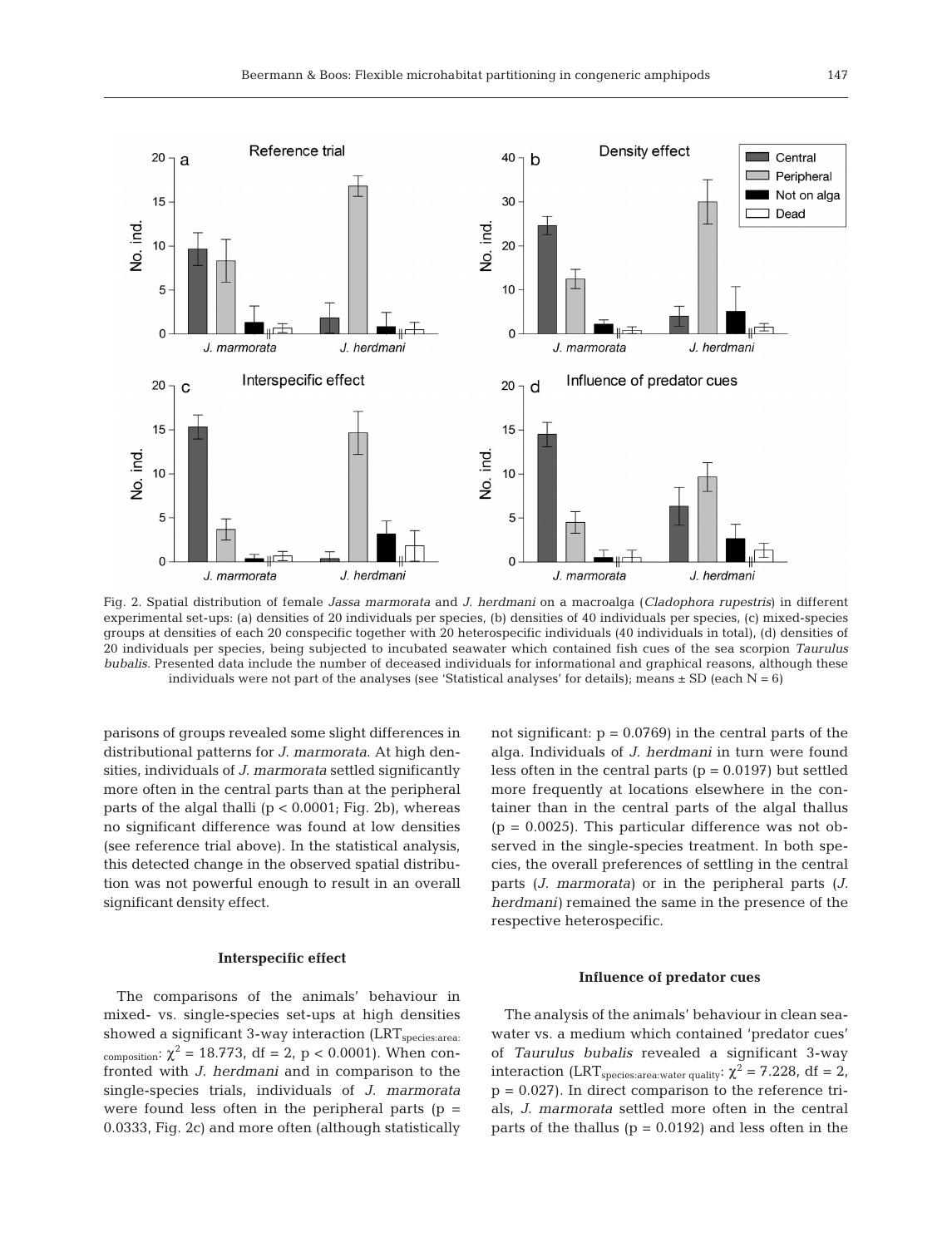peripheral parts ( $p = 0.0089$ , Fig. 2d) when subjected to incubated seawater. No difference was detected between the numbers of individuals that were not found on algae  $(p = 0.144)$ . The same pattern was found for *J. herdmani*, which settled more frequently in the central parts and less frequently in the peripheral parts of the algal thallus ( $p = 0.0002$  and  $p =$ 0.0019, respectively) than in the reference experiment. In addition, clearly more individuals of *J. herdmani* settled elsewhere in the container (p = 0.0185). However, individuals of *J. herdmani* in the incubated seawater still preferred the peripheral parts over the central parts of the alga  $(p = 0.0428)$ .

## **DISCUSSION**

There are several examples of closely related amphipod species that co-occur on small spatial scales (e.g. Fenchel & Kolding 1979, Skadsheim 1983, Lancellotti & Trucco 1993, Huang et al. 2007). A stable co-occurrence requires physiological, morphological, or/and behavioural trade-offs among competing species (Tilman 1987). *Jassa* species are hemi-sessile filter feeders. In densely crowded fouling communities, these species compete primarily for space as a limited resource. Hence, spatial segregation probably acts as a form of resource partitioning, reducing interspecific competition and thus facilitating a stable coexistence (Connell 1983, Schoener 1983, 1986). In our reference trial, female *J. marmorata* used both the peripheral and the central parts of the algal thallus, whereas female *J. herdmani* were restricted to the peripheral parts. This is in accordance with the findings of Beermann & Franke (2012) and most likely represents a form of microhabitat partitioning. As *Jassa* males are in intense competition with other males for receptive females, seeking the vicinity of the females' tubes most likely increases the chances for reproductive success. The observed patterns in female groups (present study) were similar to those in the mixed-sex groups tested by Beermann & Franke (2012). In accordance with the findings for isolated individuals in the latter study, this result confirms the assumption that the positioning of *Jassa* females also determines the spatial distribution of conspecific males.

## **Altered microhabitat utilization**

At an increased density, the pattern observed for *J. marmorata* slightly changed in favour of the

central algal parts, whereas *J. herdmani* remained un affected. When the 2 congeners were confronted with each other in the mixed-species trial, there was a clear interspecific effect: the distribution of both *J. marmorata* and *J. herdmani* was more strongly affected by the presence of heterospecific than by conspecific individuals. When individuals of *J. marmorata* encountered those of *J. herdmani*, they scarcely settled in peripheral parts. *J. herdmani*, in turn, avoided central algae parts but started building tubes elsewhere in the container. This obvious reinforcement of the microhabitat partitioning between the 2 species may be supported by the differential escaping behaviours observed in *J. marmorata* and *J. herdmani* in response to mechanical disturbance: *J. marmorata* seeks shelter among the branches of an algal thallus, whereas *J. herdmani* swims away (Beermann & Franke 2012). Direct interference between the 2 species in the peripheral parts of the thallus thus may be expected to result in a displacement of individuals of *J. marmorata* from the peripheral to the central parts for settlement, whereas *J. herdmani* typically would swim away and settle again in the peripheral parts or elsewhere in the experimental container.

The present results indicate quantitative changes in microhabitat selection as a response to the presence of interspecific competitors, even if animal densities are relatively low. In the field, i.e. at much higher densities (Beermann 2014), the described behavioural responses may thereby contribute significantly to a small-scale spatial segregation of the studied *Jassa* species. However, the comparatively low animal densities in the current experiments may have reduced competition among individuals. Thus, an occurrence of strong intraspecific and/or further interspecific effects under field conditions cannot be excluded.

#### **Predator avoidance behaviour**

In addition to competition effects, the presence of waterborne chemical cues clearly influenced the microhabitat selection of *J. marmorata* and *J. herdmani*. In the presence of 'fish cues' in the seawater, *J. marmorata* strongly avoided peripheral algal parts and concentrated on the central areas. In contrast to their clear preference of the peripheral parts in filtered natural seawater, individuals of *J. herdmani* also settled more often in central parts of the algal thalli when subjected to incubated seawater.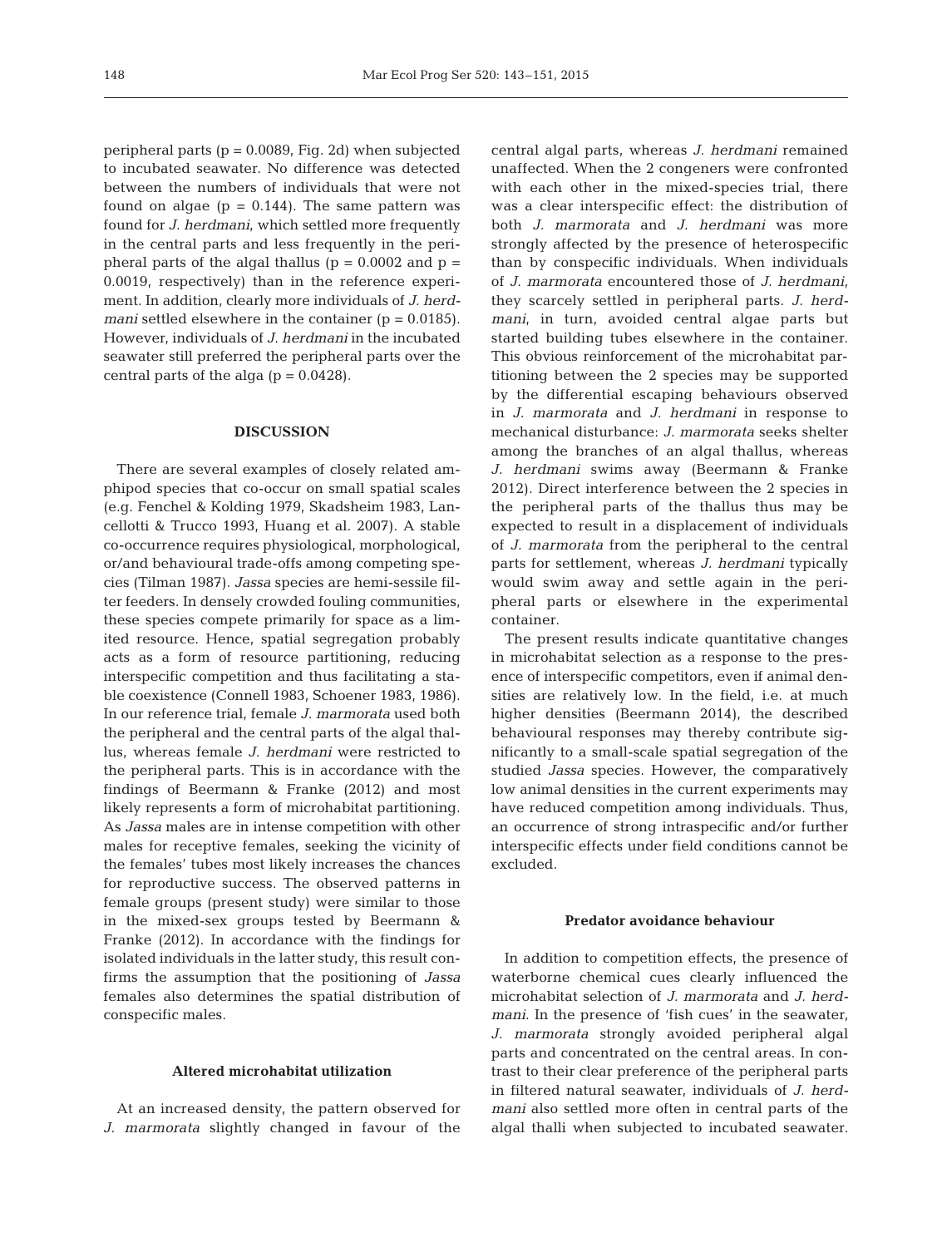Thus, both species showed a clear response to a probable presence of a predator by seeking shelter for settlement.

Predator avoidance behaviours have commonly been observed among aquatic invertebrates such as gastropods (McCarthy & Fisher 2000, Turner & Montgomery 2003, Jacobsen & Stabell 2004) and crusta ceans (Main 1987, Holomuzki & Short 1988, Lindén et al. 2003, Zamzow et al. 2010). Also, amphipods have been demonstrated to avoid predatory fish species by altering their behaviour in response to waterborne 'fish cues' (kairomones). However, most studies have dealt with freshwater Gammarus species (e.g. Andersson et al. 1986, Holomuzki & Hoyle 1990, Wudkevich et al. 1997, Pennuto & Keppler 2008), whereas only few investigations have observed direct predator avoidance (e.g. Zamzow et al. 2010) or responsive behaviours  $(e.g., Reynolds & Bruno 2013)$  in amphipod species in marine environments. The modes of avoidance behaviours may depend on different environmental parameters, such as sediment quality (Baumgärtner et al. 2003), and may change as a result of habituation to the stimulus (Holomuzki & Hatchett 1994). Furthermore, cues released by wounded conspecifics can induce avoidance behaviours as well (Wudkevich et al. 1997, Wisenden et al. 2001). All these possible influences on *Jassa* settlement be haviour must be considered thoroughly in future surveys.

Our results represent the first evidence of a predator-avoidance behaviour in tube-building amphipod communities. This behaviour must be taken into account when assessing the spatial distribution of *Jassa* individuals in the field because changes in competitive relationships among the congeners (Holt 1984) and with reduced access to food (Scheffer 1997), especially in filter feeders. Further predator cue experiments on *Jassa* spp. need to clarify the situation for mixed-species trials and identify how this may depend on the density and/or numerical ratio of species. Possible outcomes may also depend on the species identity of the provided algal thalli. Small marine herbivores have been shown to select for chemically defended algae species, reducing the risk of fish predation (Hay et al. 1988, 1990, Duffy & Hay 1994). Al though *Jassa* species are filter feeders, the 2 species could differ in their respective habitat preferences or may display differential resource utilisation when settling on chemically more or less defended algae species.

## **CONCLUSIONS**

The small-scale spatial segregation of the coexisting amphipods *Jassa marmorata* and *J. herdmani* on complex structures such as algal thalli contributes significantly to a partitioning of space — an important limiting resource in fouling communities — and, thus, a reduction in interspecific competition and/or intraguild predation between the species. Both studied species showed some flexibility in their habitat utilisation, responding to the presence of interspecific competitors as well as to potential predators. The predator-avoidance behaviour of the 2 species (settling in the central parts of algal thalli) probably results in an increase in interference competition. Flexible habitat selection thus may be considered a trade-off between a number of parameters such as competition and predation pressure, allowing for fitness-maximizing adaptations to changing environmental conditions.

*Acknowledgements*. We thank the crew of the RV 'Aade' for their help in the field and colleagues Heinz-Dieter Franke (Helgoland, Germany), Martin Thiel (Coquimbo, Chile) and Roger Mundry (Leipzig, Germany) for valuable comments and suggestions. J.B. was financially supported by a scholarship of the Free University of Berlin (Elsa-Neumann-Stipendium of the Federal State of Berlin). Furthermore, we are grateful to 3 anonymous reviewers for constructive comments on the manuscript.

### LITERATURE CITED

- [Andersson KG, Brönmark C, Herrmann J, Malmqvist B, Otto](http://dx.doi.org/10.1007/BF00005592) ➤ C, Sjörström P (1986) Presence of sculpins *(Cottus gobio)* reduces drift and activity of *Gammarus pulex* (Amphipoda). Hydrobiologia 133: 209−215
- aggregation at 'safer' areas could come along with  $\triangleright$  Arim M, Marquet A (2004) Intraguild predation: a widespread interaction related to species biology. Ecol Lett 7: 557−564
	- Barnes GG, Nudds TD (1990) Temporal variation in microhabitat relationships among grebes and coots. Wilson Bull 102:99-108
	- Bates D, Maechler M, Bolker B (2011) lme4: linear mixedeffects models using S4 classes. R package version 0999375-42, http://CRAN.R-project.org/package=lme4
	- ▶ [Baumgärtner D, Koch U, Rothaupt KO \(2003\) Alteration of](http://dx.doi.org/10.1023/A%3A1024213403537) kairomone-induced antipredator response of the freshwater amphipod *Gammarus roeseli* by habitat. J Chem Ecol 29: 1391−1401
	- ▶ Beermann J (2014) Spatial and seasonal population dynamics of sympatric *Jassa* species (Crustacea, Amphipoda). J Exp Mar Biol Ecol 459: 8−16
	- ▶ [Beermann J, Franke HD \(2011\) A supplement to the amphi](http://dx.doi.org/10.1017/S1755267211000388)pod (Crustacea) species inventory of Helgoland (German Bight, North Sea): indication of rapid recent change. Mar Biodivers Rec 4(e41): 1−15
	- ▶ [Beermann J, Franke HD \(2012\) Differences in resource uti](http://dx.doi.org/10.1007/s00227-011-1872-7)lization and behaviour between coexisting *Jassa* species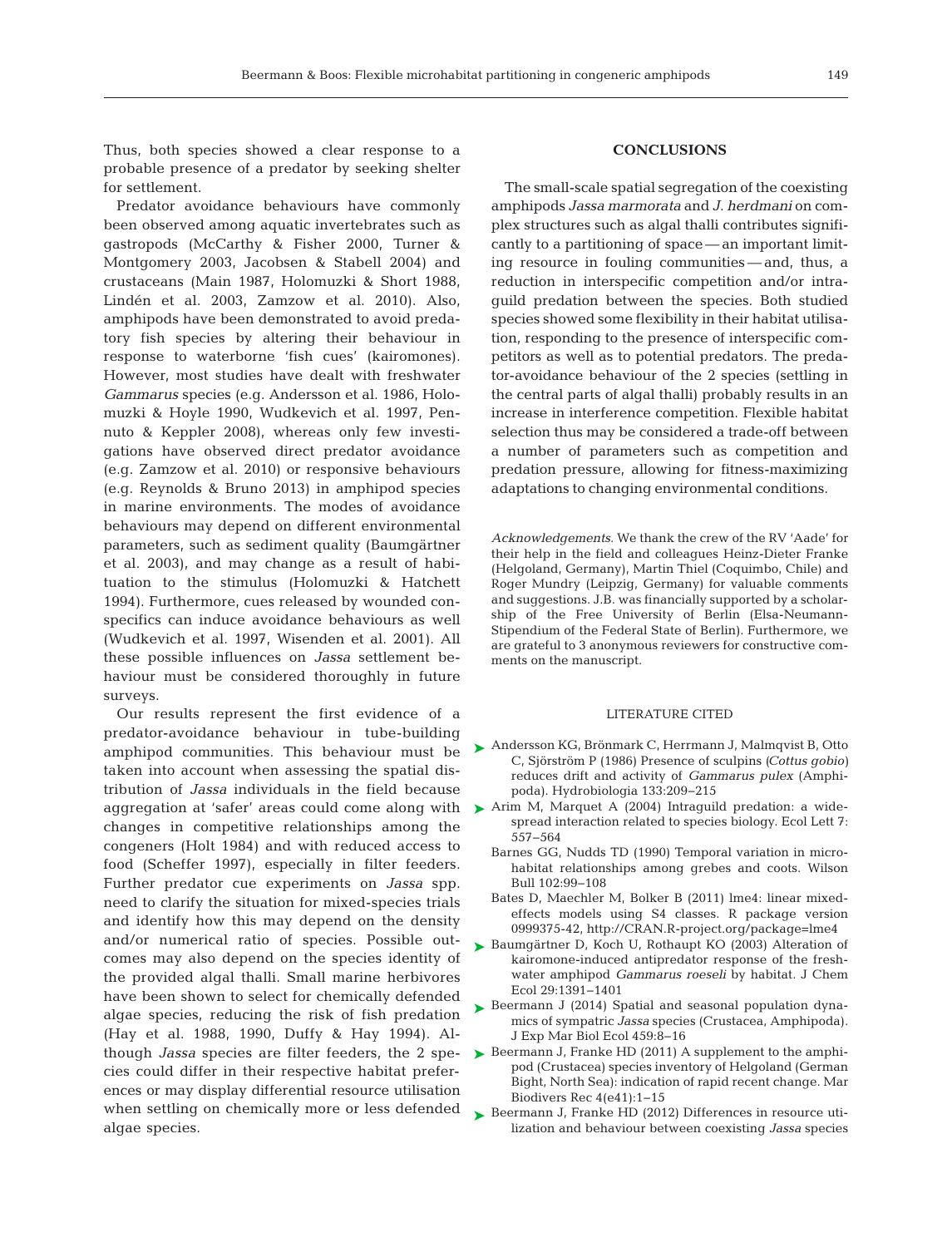(Crustacea, Amphipoda). Mar Biol 159: 951−957

- ► [Beermann J, Purz AK \(2013\) Comparison of life history](http://dx.doi.org/10.1163/1937240X-00002190) parameters in coexisting species of the genus *Jassa* (Amphipoda, Ischyroceridae). J Crustac Biol 33: 784−792
- ► [Brown LR, Moyle PB \(1991\) Changes in habitat and micro](http://dx.doi.org/10.1139/f91-101)habitat partitioning within an assemblage of stream fishes in response to predation by Sacramento squawfish *(Ptychocheilus grandis)*. Can J Fish Aquat Sci 48: 849−856
- ► Choe JC, Kim KC (1989) Microhabitat selection and coexistence in feather mites (Acari: Analgoidea) on Alaskan seabirds. Oecologia 79: 10−14
- ► [Clark DB, Clark DA, Rich PM \(1993\) Comparative analysis](http://dx.doi.org/10.2307/2388863) of microhabitat utilization by saplings of nine tree species in neotropical rain forest. Biotropica 25: 397−407
- ▶ [Conlan KE \(1990\) Revision of the crustacean amphipod](http://dx.doi.org/10.1139/z90-288) genus *Jassa* Leach (Corophioidea:Ischyroceridae). Can J Zool 68:2031-2075
- [Connell JH \(1978\) Diversity in tropical rain forests and coral](http://dx.doi.org/10.1126/science.199.4335.1302) ➤ reefs. Science 199: 1302−1310
- ▶ [Connell JH \(1983\) On the prevalence and relative impor](http://dx.doi.org/10.1086/284165)tance of interspecific competition: evidence from field experiments. Am Nat 122: 661−696
- ► [Crowe TP, Underwood AJ \(1998\) Testing behavioural 'pref](http://dx.doi.org/10.1016/S0022-0981(97)00187-1)erence' for suitable microhabitat. J Exp Mar Biol Ecol 225: 1−11
- ► [Davis JLD \(2000\) Spatial and seasonal patterns of habitat](http://dx.doi.org/10.3354/meps196253) partitioning in a guild of southern California tidepool fishes. Mar Ecol Prog Ser 196: 253−268
- ► [Dixon IMT, Moore PG \(1997\) A comparative study on the](http://dx.doi.org/10.1098/rstb.1997.0006) tubes and feeding behaviour of eight species of corophioid Amphipoda and their bearing on phylogenetic relationships within the Corophioidea. Philos Trans R Soc Lond B 352:93-112
- ► [Duffy JE, Hay ME \(1994\) Herbivore resistance to seaweed](http://dx.doi.org/10.2307/1937456) ► Main KL (1987) Predator avoidance in seagrass meadows: chemical defense: the roles of mobility and predation risk. Ecology 75: 1304−1319
- ► [Ebersole JP \(1985\) Niche separation of two damselfish spe](http://dx.doi.org/10.2307/1941302)cies by aggression and differential microhabitat utilization. Ecology 66: 14−20
- ► [Fenchel TM, Kolding S \(1979\) Habitat selection and distri](http://dx.doi.org/10.2307/3544008)bution patterns of five species of the amphipod genus *Gammarus.* Oikos 33: 316−322
- ► [Franz DR \(1989\) Population density and demography of a](http://dx.doi.org/10.1016/0022-0981(89)90038-5) fouling community amphipod. J Exp Mar Biol Ecol 125: 117−136
- ► [Franz DR, Mohamed Y \(1989\) Short-distance dispersal in a](http://dx.doi.org/10.1016/0022-0981(89)90154-8) fouling community amphipod crustacean, *Jassa marmo rata* Holmes. J Exp Mar Biol Ecol 133: 1−13
- ► [Havermans C, De Broyer C, Mallefet J, Zintzen V \(2007\)](http://dx.doi.org/10.1007/s00227-007-0788-8) Dispersal mechanisms in amphipods: a case study of *Jassa herdmani* (Crustacea, Amphipoda) in the North Sea. Mar Biol 153:83-89
- ► [Hay ME, Renaud PE, Fenical W \(1988\) Large mobile versus](http://dx.doi.org/10.1007/BF00378605) small sedentary herbivores and their resistance to seaweed chemical defenses. Oecologia 75:246-252
- ► [Hay ME, Duffy JE, Fenical W \(1990\) Host-plant specializa](http://dx.doi.org/10.2307/1940326)tion decreases predation on a marine amphipod: an herbivore in plant's clothing. Ecology 71: 733−743
- ► [Holomuzki JR, Hatchett LA \(1994\) Predator avoidance costs](http://dx.doi.org/10.1111/j.1365-2427.1994.tb01149.x) and habituation to fish chemicals by a stream isopod. Freshw Biol 32: 585−592
- ► [Holomuzki JR, Hoyle JD \(1990\) Effect of predatory fish pres](http://dx.doi.org/10.1111/j.1365-2427.1990.tb00728.x)ence on habitat use and diel movement of the stream amphipod, *Gammarus minus.* Freshw Biol 24: 509−517
- ► [Holomuzki JR, Short TM \(1988\) Habitat use and fish avoid-](http://dx.doi.org/10.2307/3565985)

ance behaviors by the stream-dwelling isopod *Lirceus fontinalis.* Oikos 52:79-86

- ► [Holt RD \(1984\) Spatial heterogenity, indirect interactions,](http://dx.doi.org/10.1086/284280) and the coexistence of prey species. Am Nat 124: 377−406
- ► [Holt RD, Polis GA \(1997\) A theoretical framework for](http://dx.doi.org/10.1086/286018) intraguild predation. Am Nat 149: 745−764
- ► [Huang YM, Amsler MO, McClintock JB, Amsler CD, Baker](http://dx.doi.org/10.1007/s00300-007-0303-1) BJ (2007) Patterns of gammaridean amphipod abundance and species composition associated with dominant subtidal macroalgae from the western Antarctic Peninsula. Polar Biol 30: 1417−1430
- ► [Hughes JA, Ward D, Perrin MR \(1994\) Predation risk and](http://dx.doi.org/10.2307/1937463) competition affect habitat selection and activity of Namib Desert gerbils. Ecology 75: 1397−1405
- ▶ [Jacobsen HP, Stabell OB \(2004\) Antipredator behaviour](http://dx.doi.org/10.1111/j.0030-1299.2004.12369.x) mediated by chemical cues: the role of conspecific alarm signalling and predator labelling in the avoidance response of a marine gastropod. Oikos 104:43–50
- ► [Janssen A, Sabelis MW, Magalhães S, Montserrat M, van](http://dx.doi.org/10.1890/06-1408.1) der Hammen T (2007) Habitat structure affects intraguild predation. Ecology 88:2713-2719
- [Jorgensen EE \(2004\) Small mammal use of microhabitat](http://dx.doi.org/10.1644/BER-019) ➤ reviewed. J Mammal 85:531-539
- ► [Kronenberger K, Moore PG, Halcrow K, Vollrath F \(2012\)](http://dx.doi.org/10.1163/193724011X615532) Spinning a marine silk for the purpose of tube-building. J Crustac Biol 32: 191−202
- ► [Lancellotti DA, Trucco RG \(1993\) Distribution patterns and](http://dx.doi.org/10.3354/meps093131) coexistence of six species of the amphipod genus *Hyale.* Mar Ecol Prog Ser 93: 131−141
- ► [Lindén E, Lehtiniemi M, Viitasalo M \(2003\) Predator avoid](http://dx.doi.org/10.1007/s00227-003-1149-x)ance behaviour of Baltic littoral mysids *Neomysis integer* and *Praunus flexuosus.* Mar Biol 143: 845−850
- prey behavior, microhabitat selection, and cryptic color ation. Ecology 68: 170−180
- ► [Martin TE \(1998\) Are microhabitat preferences of coexisting](http://dx.doi.org/10.1890/0012-9658(1998)079[0656%3AAMPOCS]2.0.CO%3B2) species under selection and adaptive? Ecology 79: 656−670
- ▶ [McCarthy TM, Fisher WA \(2000\) Multiple predator-avoid](http://dx.doi.org/10.1046/j.1365-2427.2000.00576.x)ance behaviours of the freshwater snail *Physella hetero*  stropha pomila: responses vary with risk. Freshw Biol 44: 387−397
- ► [Nummelin M, Vepsäläinen K, Spence JR \(1984\) Habitat par](http://dx.doi.org/10.2307/3544394)titioning among developmental stages of waterstriders (Heteroptera:Gerridae). Oikos 42: 267−275
- ► [Pennuto C, Keppler D \(2008\) Short-term predator avoidance](http://dx.doi.org/10.1007/s10452-007-9139-6) behavior by invasive and native amphipods in the Great Lakes. Aquat Ecol 42:629-641
- $\blacktriangleright$  Polis GA, Holt RD (1992) Intraguild predation: the dynamics of complex trophic interactions. Trends Ecol Evol 7: 151−154
	- Quinn GGP, Keough MJ (2002) Experimental design and data analysis for biologists. Cambridge University Press, Cambridge
	- R Development Core Team (2011) R: a language and environment for statistical computing. R Foundation for Statistical Computing, Vienna. www.r-project.org
- ► [Reynolds PL, Bruno JF \(2013\) Multiple predator species alter](http://dx.doi.org/10.1890/11-2284.1) prey behavior, population growth, and a trophic cascade in a model estuarine food web. Ecol Monogr 83: 119−132
- ▶ [Roxburgh SH, Shea K, Wilson JB \(2004\) The intermediate](http://dx.doi.org/10.1023/A%3A1009925025185) disturbance hypothesis: patch dynamics and mechanisms of species coexistence. Ecology 85:359-371
	- Scheffer M (1997) On the implications of predator avoidance.